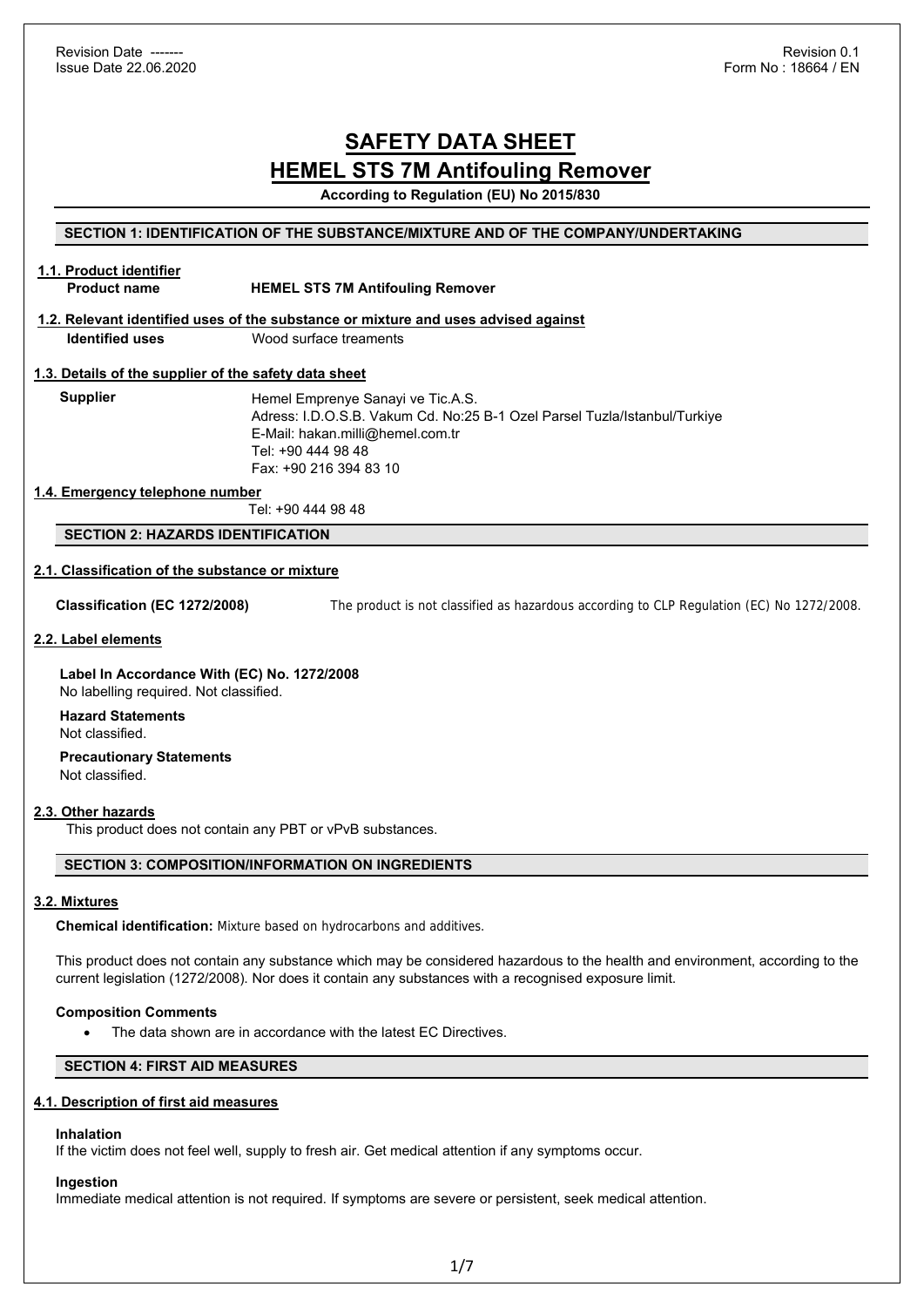**According to Regulation (EU) No 2015/830** 

#### **Skin contact**

Immediately wash skin with plenty of cold water and continue washing for 15 minutes. Get medical attention immediately.

#### **Eye contact**

Wash with plenty of water for at least 15 minutes. Call a doctor immediately.

#### **4.2. Most important symptoms and effects, both acute and delayed**

No special symptoms.

## **4.3. Indication of any immediate medical attention and special treatment needed**

Treat Symptomatically.

## **SECTION 5: FIREFIGHTING MEASURES**

#### **5.1. Extinguishing media**

**Extinguishing media :** Use fire-extinguishing media appropriate for surrounding materials. ABC powder, water can be used. **Unsuitable extinguishing media :** No data available.

## **5.2. Special hazards arising from the substance or mixture**

**Specific hazards** 

In case of fire, toxic gases may be formed. Carbon monoxide (CO). Carbon dioxide (CO2).

## **5.3. Advice for firefighters**

### **Special Fire Fighting Procedures**

Avoid breathing fire vapours. Move container from fire area if it can be done without risk. If possible, fight fire from protected position.

#### **Protective equipment for fire-fighters**

Self-contained breathing apparatus and full protective clothing must be worn in case of fire. Face mask, protective gloves and safety helmet.

## **SECTION 6: ACCIDENTAL RELEASE MEASURES**

#### **6.1. Personal precautions, protective equipment and emergency procedures**

Wear protective clothing as described in Section 8 of this safety data sheet. Provide adequate ventilation. Avoid contact with skin or eyes. Isolate leaks provided that there is no additional risk for the people performing this task.

#### **6.2. Environmental precautions**

Keep product away from drains, surface and ground water.

#### **6.3. Methods and material for containment and cleaning up**

Absorb the spillage using sand or inert absorbent and move it to a safe place. Do not absorb in sawdust or other combustible absorbents.

#### **6.4. Reference to other sections**

 For personal protection, see section 8. See section 11 for additional information on health hazards. For waste disposal, see section 13.

### **SECTION 7: HANDLING AND STORAGE**

## **7.1. Precautions for safe handling**

Use suitable protective equipment. When using chemicals, ensure that industrial hygiene standards are complied with to prevent ingestion and contact with the eyes and skin. Eliminate spills and waste with safe methods. Keep containers closed. It is recommended to transfer at a slow speed to avoid the creation of electrostatic charges that could affect flammable products. Do not eat or drink anything while using it and then clean your hands with suitable cleaning products. Do not dispose of in the environment uncontrolled.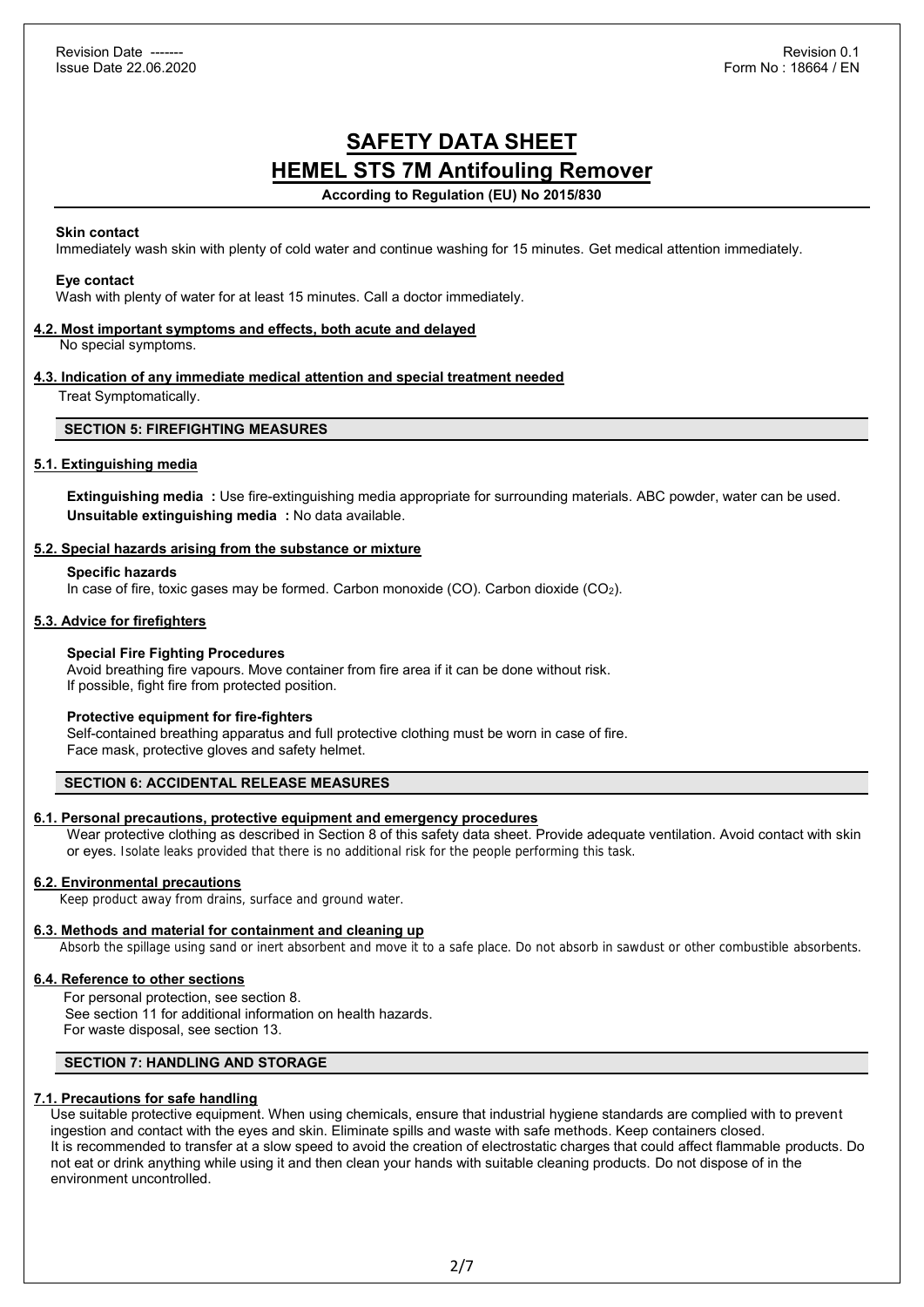**According to Regulation (EU) No 2015/830** 

## **7.2. Conditions for safe storage, including any incompatibilities**

 Avoid contact with heat, radiation, static electricity sources and foods. Maximum storage period: 24 Months.

### **7.3. Specific end use(s)**

The identified uses for this product are detailed in Section 1.2.

## **SECTION 8: EXPOSURE CONTROLS/PERSONAL PROTECTION**

## **8.1. Control parameters**

| Substance name       | TWA (8sa) |                      | <b>STEL (15dk)</b> |                       |
|----------------------|-----------|----------------------|--------------------|-----------------------|
| 1-methoxy-2-propanol | $100$ ppm | $375 \text{ mg/m}^3$ | $150$ ppm          | 568 mg/m <sup>3</sup> |

## **8.2. Exposure controls**

#### **Protective equipment**



#### **Respiratory equipment**

In case of dust or exposure limits, use suitable respiratory protection.

#### **Hand protection**

Replace gloves in case of any sign of damage. For prolonged periods of exposure to the product for professional users/industrials, we recommend using CE III gloves in line with standards EN 420 and EN 374.

#### **Eye protection**

Periodically clean and disinfect according to the manufacturer's instructions. It is recommended to use in case of splash risk. (EN 166: 2001, EN ISO 4007: 2018)

#### **Hygiene measures**

Wash hands after contact. Change work clothing daily before leaving work place. Wash contaminated clothing before reuse. When using do not eat, drink or smoke.

#### **Skin protection**

In case of prolonged exposure, the product recommended for professional industrial uses is CE III in accordance with EN ISO 6529: 2013, EN ISO 6530: 2005, EN ISO 13688: 2013, EN 464: 1994. Shoes: In case of prolonged exposure, the product recommended for professional industrial use is CE III in accordance with EN ISO 20345: 2012 and EN 13832-1: 2007. (EN ISO 20347: 2012)

## **Environmental Exposure Controls**

Do not dispose of the product in an uncontrolled environment.

#### **Volatile organic compounds**

VOC: 250 g/L Average carbon number: 2 Average molecular weight: 78.12 g/mol

## **SECTION 9: PHYSICAL AND CHEMICAL PROPERTIES**

### **9.1. Information on basic physical and chemical properties**

## **Appearance** Liquid, gel.

| Colour | Green. |
|--------|--------|
|        |        |

**Odour** Characteristic.

3/7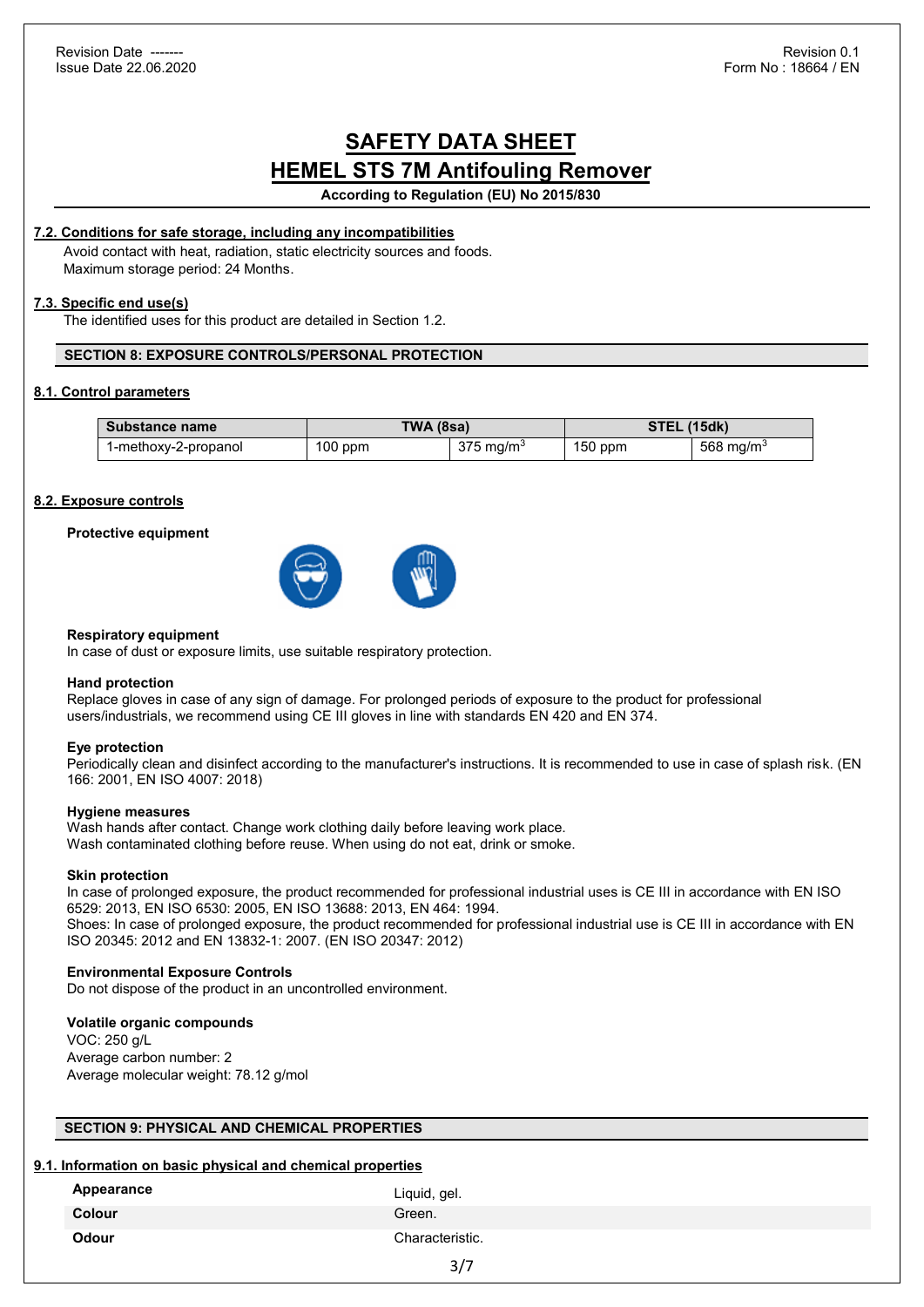**According to Regulation (EU) No 2015/830** 

| <b>Odour threshold</b>                       | No information available                    |
|----------------------------------------------|---------------------------------------------|
| pH value                                     | Approximately 7                             |
| <b>Melting point</b>                         | No information available                    |
| Initial boiling point and range              | 185-225 °C                                  |
| <b>Flash point</b>                           | $>85^{\circ}$ C                             |
| <b>Evaporation rate</b>                      | No information available                    |
| Upper/lower flammability or explosive limits | Not necessary                               |
| Flammability (solid, gas)                    | No information available                    |
| Auto-ignition temperature                    | $>250$ °C                                   |
| Vapour pressure                              | 43 Pa @ 20 °C<br>296,6 Pa (0,3 kPa) @ 50 °C |
| <b>Vapor Density</b>                         | No information available                    |
| <b>Relative density</b>                      | Approximately 1,1 @ 20 °C                   |
| Solubility(ies)                              | Partially soluble.                          |
| <b>Density</b>                               | 1080 kg/m <sup>3</sup>                      |
| Coefficient of dispersion: n-octanol / water | No information available                    |
| <b>Decomposition Temperature</b>             | No information available                    |
| <b>Viscosity</b>                             | 2400 cP @ 20 °C                             |
| <b>Oxidising properties</b>                  | No information available                    |
| <b>Explosive properties</b>                  | No information available                    |

## **9.2. Other information**

No information required.

# **SECTION 10: STABILITY AND REACTIVITY**

## **10.1. Reactivity**

No specific reactivity hazards associated with this product.

#### **10.2. Chemical stability**

Stable under normal temperature conditions and recommended use.

#### **10.3. Possibility of hazardous reactions**

Under the specified conditions, hazardous reactions that lead to excessive temperatures or pressure are not expected.

## **10.4. Conditions to avoid**

Avoid exposure to high temperatures or direct sunlight.

#### **10.5. Incompatible materials**

Avoid alkalis or strong bases.

#### **10.6. Hazardous decomposition products**

None under normal conditions. During fire, toxic gases (CO, CO2) are formed.

## **SECTION 11: TOXICOLOGICAL INFORMATION**

#### **11.1. Information on toxicological effects**

## **Acute toxicity**

## **Product**

LD50 Oral >2000 mg/kg (rat)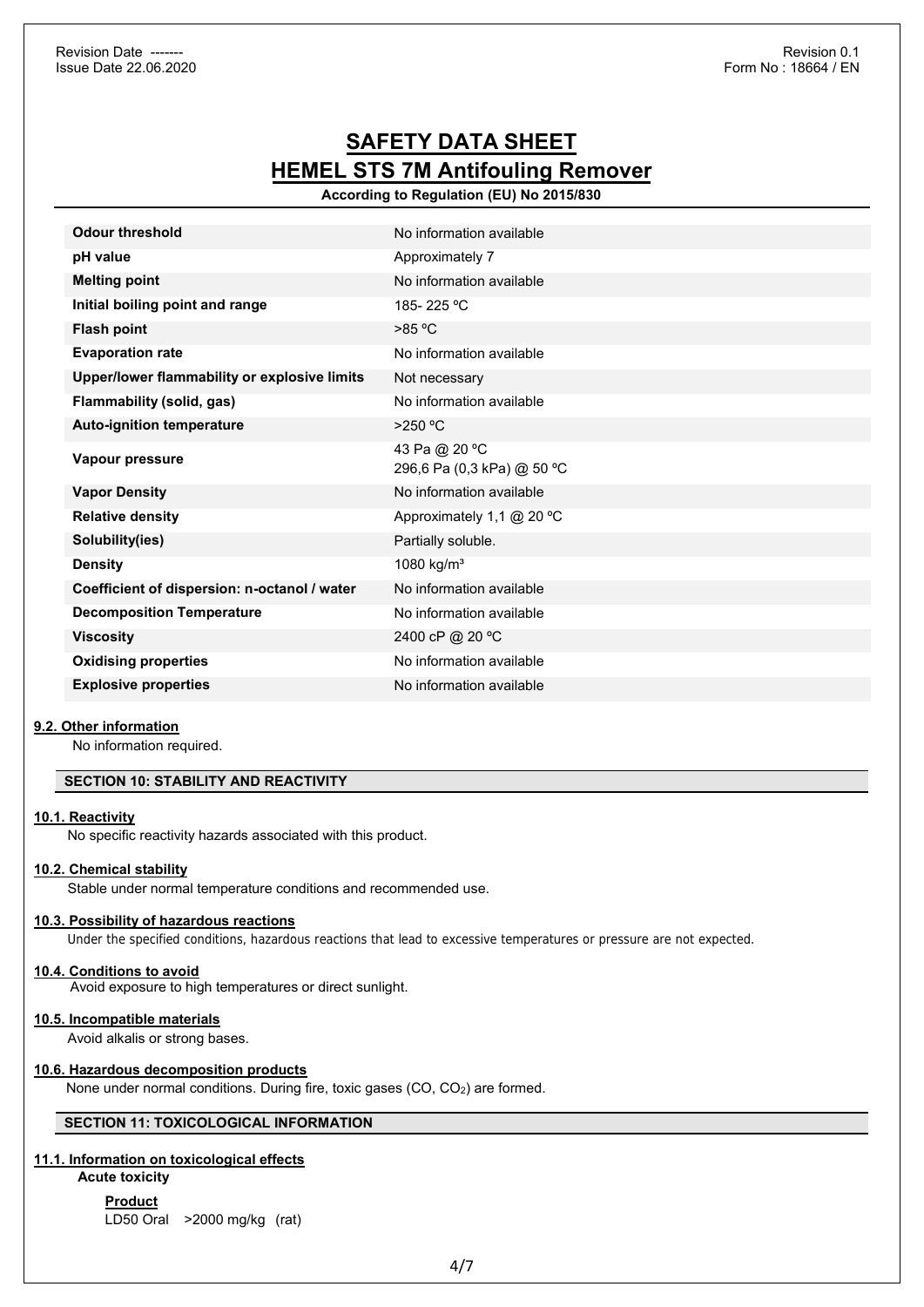**According to Regulation (EU) No 2015/830** 

**Serious eye damage/irritation**  Based on available data the classification criteria are not met.

**Skin corrosion/irritation**  Based on available data the classification criteria are not met.

**Skin sensitisation**  Based on available data the classification criteria are not met.

**Respiratory sensitisation**  Based on available data the classification criteria are not met.

#### **Germ cell mutagenicity Genotoxicity - In Vitro/ In Vivo**

Based on available data the classification criteria are not met.

**Carcinogenicity**  Based on available data the classification criteria are not met.

**Reproductive Toxicity – (Fertility/ Development)**  Based on available data the classification criteria are not met.

**Specific target organ toxicity - single exposure**  Based on available data the classification criteria are not met.

**Specific target organ toxicity - repeated exposure**  Based on available data the classification criteria are not met.

## **Aspiration hazard**

Based on available data the classification criteria are not met.

## **SECTION 12: ECOLOGICAL INFORMATION**

## **12.1. Toxicity**

**Ecotoxicity** 

The product is not classified as environmentally hazardous.

## **12.2. Persistence and degradability**

No information available.

## **12.3. Bioaccumulative potential**

No information available.

#### **12.4. Mobility in soil**

No information available.

#### **12.5. Results of PBT and vPvB assessment**

This product does not contain any PBT or vPvB substances.

#### **12.6. Other adverse effects**

Should not be released to the environment.

## **SECTION 13: DISPOSAL CONSIDERATIONS**

### **13.1. Waste treatment methods**

 Dispose of waste and residues in accordance with local authority requirements. Environmental manager must be informed of all major spillages.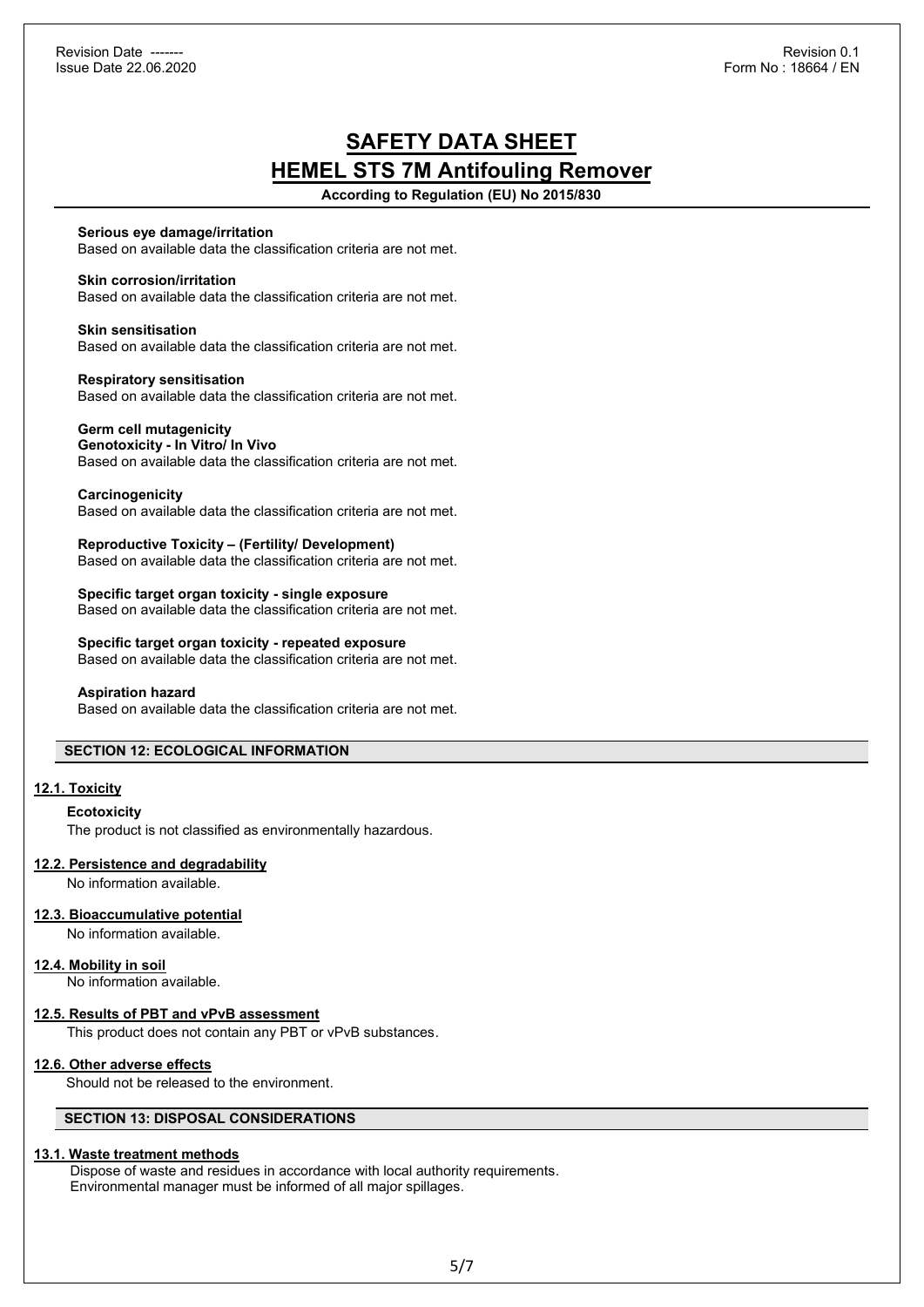**According to Regulation (EU) No 2015/830** 

## **SECTION 14: TRANSPORT INFORMATION**

**General** The product is not covered by international regulation on the transport of dangerous goods (IMDG, IATA, ADR/RID).

### **14.1. UN number**

Not applicable.

## **14.2. UN proper shipping name**

Not applicable.

## **14.3. Transport hazard class(es)**

**Transport Labels** No transport warning sign required.

## **14.4. Packing group**

Not applicable.

## **14.5. Environmental hazards**

**Environmentally Hazardous Substance/Marine Pollutant** No.

## **14.6. Special precautions for user**

Not applicable.

#### **14.7. Transport in bulk according to Annex II of MARPOL73/78 and the IBC Code**

Not applicable.

## **SECTION 15: REGULATORY INFORMATION**

#### **15.1. Safety, health and environmental regulations/legislation specific for the substance or mixture**

#### **Guidance Notes**

Workplace Exposure Limits EH40. CHIP for everyone HSG(108).

#### **EU Legislation**

Regulation (EC) No 1272/2008 of the European Parliament and of the Council of 16 December 2008 on classification, labelling and packaging of substances and mixtures, amending and repealing Directives 67/548/EEC and 1999/45/EC, and amending Regulation (EC) No 1907/2006 with amendments.

#### **15.2. Chemical Safety Assessment**

No chemical safety assessment has been carried out.

# **SECTION 16: OTHER INFORMATION**

## **Abbreviations and acronyms used in the safety data sheet**

ADR: European Agreement concerning the International Carriage of Dangerous Goods by Road.

ADN: European Agreement concerning the International Carriage of Dangerous Goods by Inland Waterways.

RID: European Agreement concerning the International Carriage of Dangerous Goods by Rail.

IATA: International Air Transport Association.

ICAO-TI: Technical Instructions for the Safe Transport of Dangerous Goods by Air.

IMDG: International Maritime Dangerous Goods.

CAS: Chemical Abstracts Service.

ATE: Acute Toxicity Estimate.

 $LC_{50}$ : Lethal Concentration to 50 % of a test population.

 $LD_{50}$ : Lethal Dose to 50% of a test population (Median Lethal Dose).

EC<sub>50</sub>: 50% of maximal Effective Concentration.

PBT: Persistent, Bioaccumulative and Toxic substance.

vPvB: Very Persistent and Very Bioaccumulative.